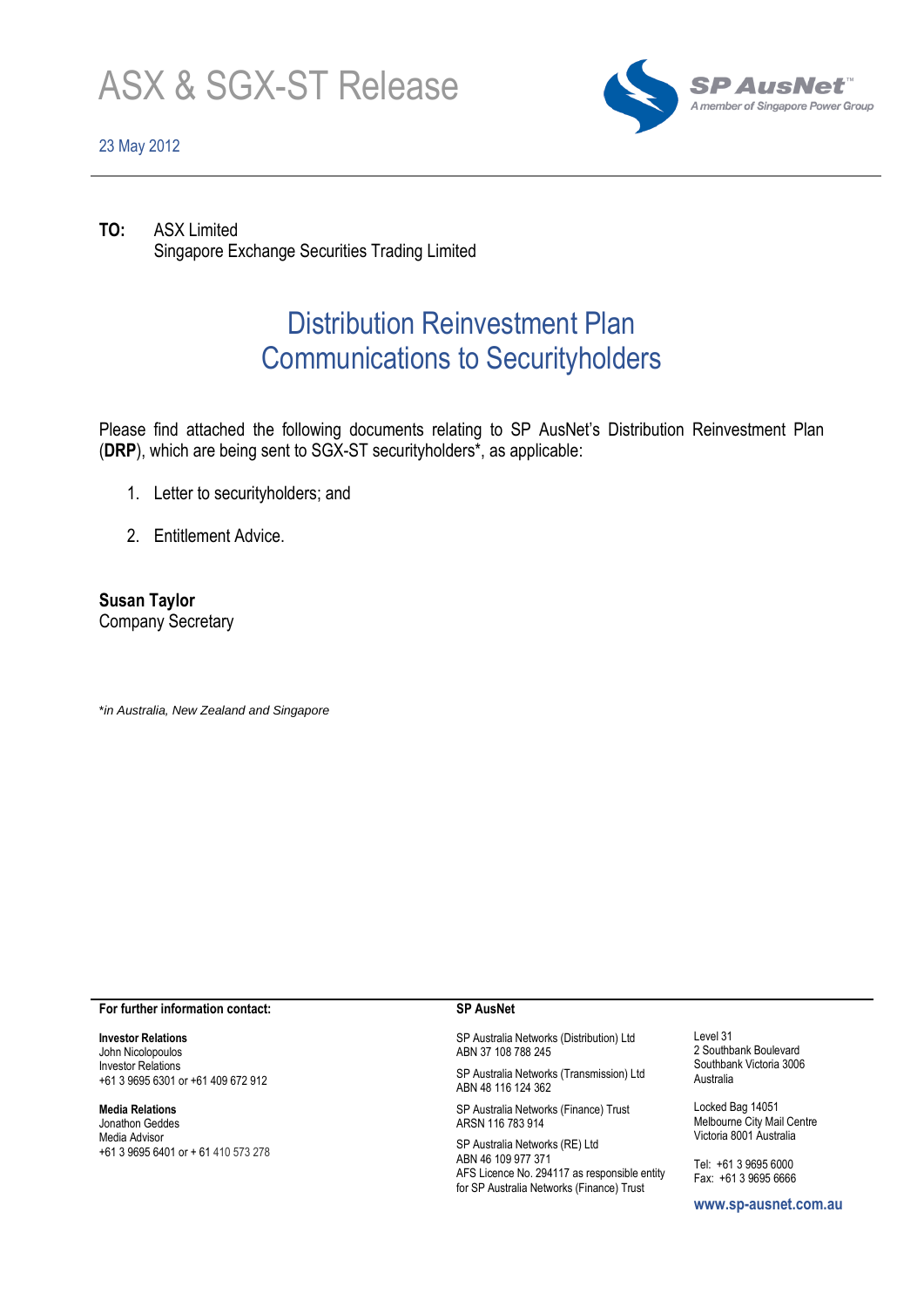

## Dear Securityholder

I am writing to you to update you on SP AusNet's Distribution Reinvestment Plan (DRP).

The DRP is in operation for the 2011/12 final distribution. Under the DRP, new SP AusNet securities will be allotted in accordance with DRP Rules at a **0 per cent discount** to the average trading price per security\*

The DRP provides eligible securityholders with a convenient method of reinvesting all or part of their distributions in additional SP AusNet stapled securities.

The funds raised by the DRP will be used for capital management purposes and to fund capital expenditure for growth. Participation in the DRP is optional and securityholders may already have elected last year to participate in respect of all or part of their security holding, by completing an Election Notice.

This letter encloses an Election Notice for securityholders who:

- did not participate in the DRP for the 2011/12 interim distribution but now wish to do so; or
- • applied for a partial participation for the 2011/12 interim distribution and wish to apply for another partial or full allocation; or
- are Depository Agents.

• • •

You need to take action in the following circumstances:

- 1. If you did not participate in the DRP for the 2011/12 interim distribution and you now wish to do so, you must instruct us as to the proportion (including 100 per cent) of your intended participation by completing and returning the Election Notice to The Central Depository (Pte) Limited (CDP).
- 2. If you previously elected to partially participate in the DRP, you must instruct us as to whether you wish to participate again, whether fully or partially, and the proportion of your intended participation, by completing and returning the Election Notice to CDP. If you do not wish to participate in the DRP this time, you do not need to take action.
- 3. If you are a Depository Agent, you must complete the Election Notice, and advise us whether you wish to participate fully or partially in the DRP.

Please see the table on the reverse of this page, which sets out these instructions.

If you are in one of the above categories and there is a need to return an Election Notice, you will need to ensure that it is received by CDP by 3.00 pm (Singapore time) on Wednesday, 30 May 2012.

For more information, the DRP Booklet is available on SP AusNet's website at www.sp-ausnet.com.au > Investors > Securities Information > Distribution Reinvestment Plan. The DRP Booklet contains the DRP Rules and a summary of the DRP and I encourage you to please read through it carefully.

## Further information

Further information concerning the DRP can be obtained from: The Central Depository (Pte) Limited 4 Shenton Way, #02-01 SGX Centre 2 Singapore 068807

You can also contact investor.enquiries@sp-ausnet.com.au for assistance.

Thank you for your continued support of SP AusNet.

Yours sincerely,

cen

Nino Ficca MANAGING DIRECTOR SP AusNet

#### *SP AusNet*

*SP Australia Networks (Distribution) Ltd ABN 37 108 788 245 SP Australia Networks (Transmission) Ltd ABN 48 116 124 362 SP Australia Networks (Finance) Trust ARSN 116 783 914 SP Australia Networks (RE) Ltd ABN 46 109 977 371 AFS Licence No. 294117 as responsible entity for SP Australia Networks (Finance) Trust* 

*Level 31 2 Southbank Boulevard Southbank Victoria 3006 Australia Locked Bag 14051 Melbourne City Mail Centre Victoria 8001 Australia Tel: +61 3 9695 6000 Fax: +61 3 9695 6666*

*www.sp-ausnet.com.au*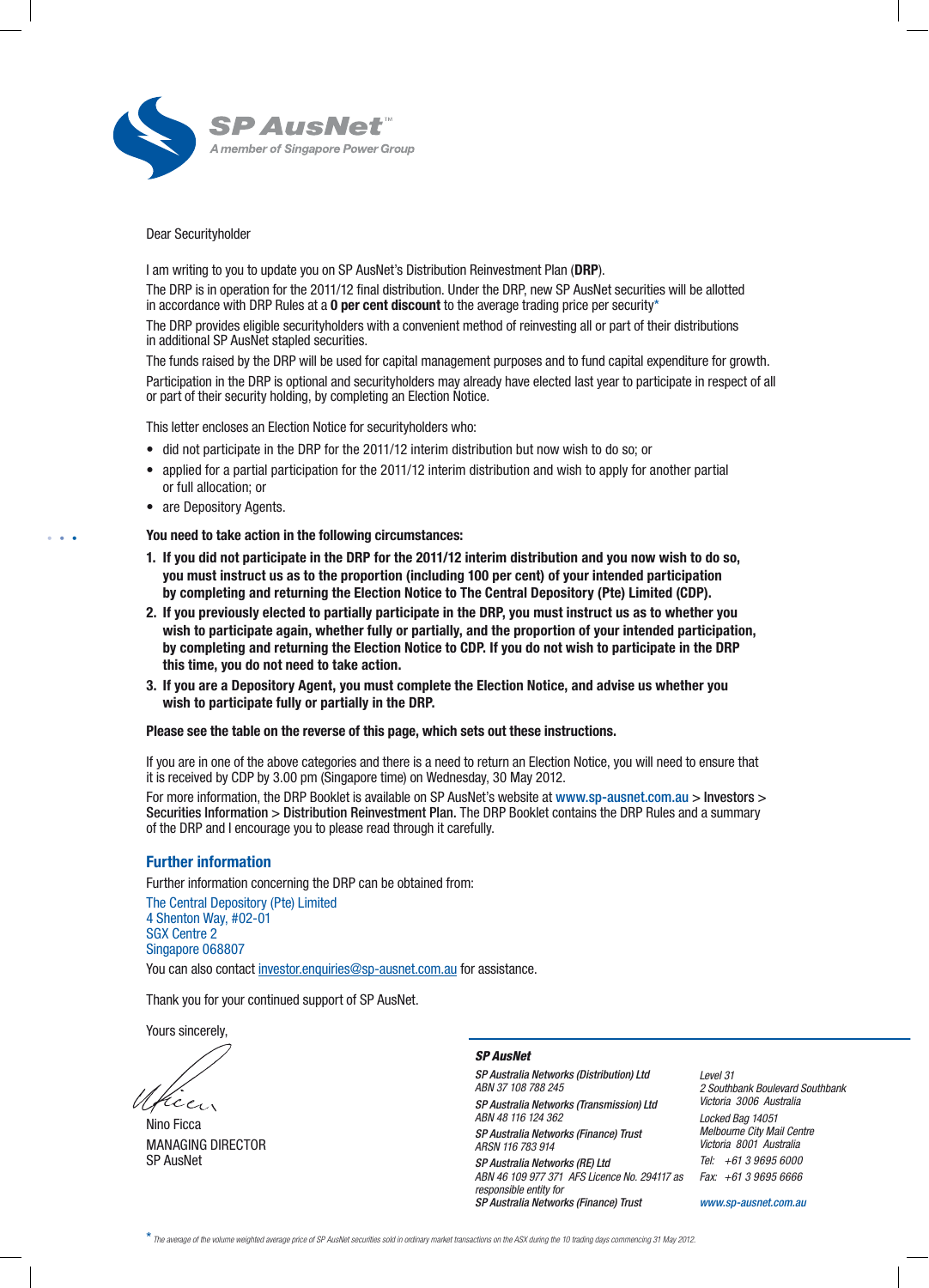# Actions to be taken by SP AusNet's CDP Securityholders wishing to participate in the DRP:

|                               |                                           | <b>Upcoming DRP Participation</b>    |                                  |                                  |
|-------------------------------|-------------------------------------------|--------------------------------------|----------------------------------|----------------------------------|
|                               |                                           | NIL                                  | <b>PARTIAL</b>                   | <b>FULL</b>                      |
| <b>Last DRP Participation</b> | <b>NIL</b>                                | No Action<br>Required                | Submit<br><b>Election Notice</b> | Submit<br><b>Election Notice</b> |
|                               | <b>PARTIAL</b>                            | No Action<br>Required <sup>(1)</sup> | Submit<br><b>Election Notice</b> | Submit<br><b>Election Notice</b> |
|                               | <b>Depository</b><br>Agent <sup>(2)</sup> | No Action<br>Required                | Submit<br><b>Election Notice</b> | Submit<br><b>Election Notice</b> |

(1) As per DRP Rules in DRP Booklet.

(2) A Depository Agent must submit an Election Notice for full or partial participation in the DRP. No action is required for nil participation.

# This is not financial product advice

• • •

This letter is not financial product advice. It is not a recommendation to participate in the DRP or advice about the suitability or appropriateness of participating in the DRP. Before deciding whether to participate in the DRP you should read the DRP Booklet in full and consider whether participation is appropriate taking into consideration your individual investment objectives, financial circumstances (including financial and tax issues) and needs. You should also seek independent advice from your financial or other professional adviser where appropriate.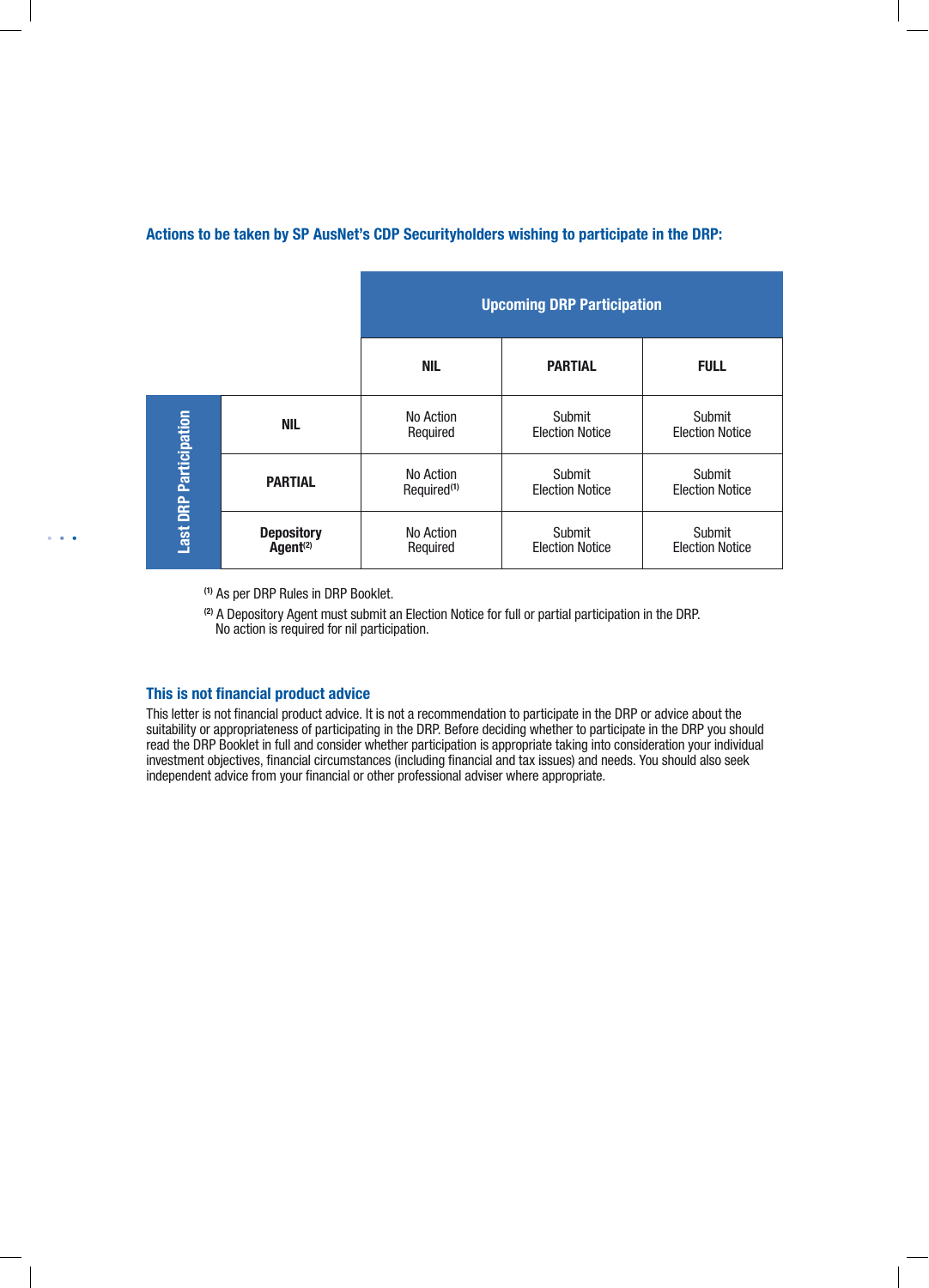SP AusNet C/- The Central Depository (Pte) Limited 4 Shenton Way, #02-01 SGX Centre 2 Singapore 068807



*SP Australia Networks (Transmission) Ltd (incorporated in Australia ABN 48 116 124 362) SP Australia Networks (Distribution) Ltd (incorporated in Australia ABN 37 108 788 245) SP Australia Networks (RE) Ltd (incorporated in Australia ABN 46 109 977 371 and AFSL No. 294117) as the responsible entity of*

*SP Australia Networks (Finance) Trust (established in Australia ARSN 116 783 914) (The group of entities has stapled securities and is known as "SP AusNet")* 

# DISTRIBUTION REINVESTMENT PLAN ("DRP") – ENTITLEMENT ADVICE

THIS ENTITLEMENT ADVICE IS IN RESPECT OF THE NUMBER OF NEW SECURITIES WHICH WILL AUTOMATICALLY BE ISSUED AND CREDITED INTO YOUR SECURITIES ACCOUNT HELD WITH THE CENTRAL DEPOSITORY (PTE) LIMITED ("CDP") FOR THE BELOW-MENTIONED DISTRIBUTION AS YOU HAVE MADE A PERMANENT ELECTION TO PARTICIPATE IN THE DRP. THE INFORMATION CONTAINED HEREIN SHOULD BE READ IN CONJUNCTION WITH THE FULL TEXT OF THE "DISTRIBUTION REINVESTMENT PLAN" RULES ("DRP RULES") WHICH ARE AVAILABLE ON THE WEBSITE – www.sp-ausnet.com.au > Investors > Securities Information > Distribution Reinvestment Plan.

SP AusNet has announced the operation of the DRP for the 2011/12 final distribution. You have received this Entitlement Advice because you have previously made a permanent election to participate in the DRP in respect of all applicable distributions for all your securities which are deposited with CDP. Accordingly, new securities will be allotted to you at a 0 per cent discount to the average trading price per security\* *in lieu* of the cash amount of the distribution (after the deduction of applicable tax).

## YOU DO NOT NEED TO TAKE ANY ACTION IF YOU WISH TO RECEIVE THIS DISTRIBUTION, AND TO CONTINUE TO RECEIVE YOUR FUTURE DISTRIBUTIONS TO WHICH THE DRP APPLIES, IN SCRIP PURSUANT TO THE DRP.

If you wish to cancel your permanent election to participate in the DRP in respect of the 2011/12 final distribution, and all future distributions to which the DRP applies, and receive cash, you must complete, sign and return this Entitlement Advice with the Notice of Cancellation to SP AusNet C/- The Central Depository (Pte) Limited at 4 Shenton Way #02-01, SGX Centre 2, Singapore 068807 by 3.00 pm (Singapore time) on 30 May 2012 ("Election Closing Date" or "Record Date").

Instructions are set out on the back of this Entitlement Advice and should be read carefully before completion of the Notice of Cancellation below.

#### NOTICE OF CANCELLATION – TO BE COMPLETED AND SIGNED BY DIRECT SECURITIES ACCOUNT HOLDER

To: SP AusNet

• • •

C/- The Central Depository (Pte) Limited

By completing and signing this Notice of Cancellation, I/we confirm that I/we wish to cancel my/our permanent election to participate in the DRP in respect of the 2011/12 final distribution and all future distributions to which the DRP applies, and receive cash.

I/We hereby irrevocably agree to be bound by the Terms and Conditions of the DRP as set out in the DRP Rules

Signature(s)/thumbprint(s) of depositor(s)/joint depositors

(For corporations, please sign as per your signing mandate and where appropriate, the Common Seal to be affixed in accordance with your Memorandum and Articles of Association or relevant constitutive documents)

Date